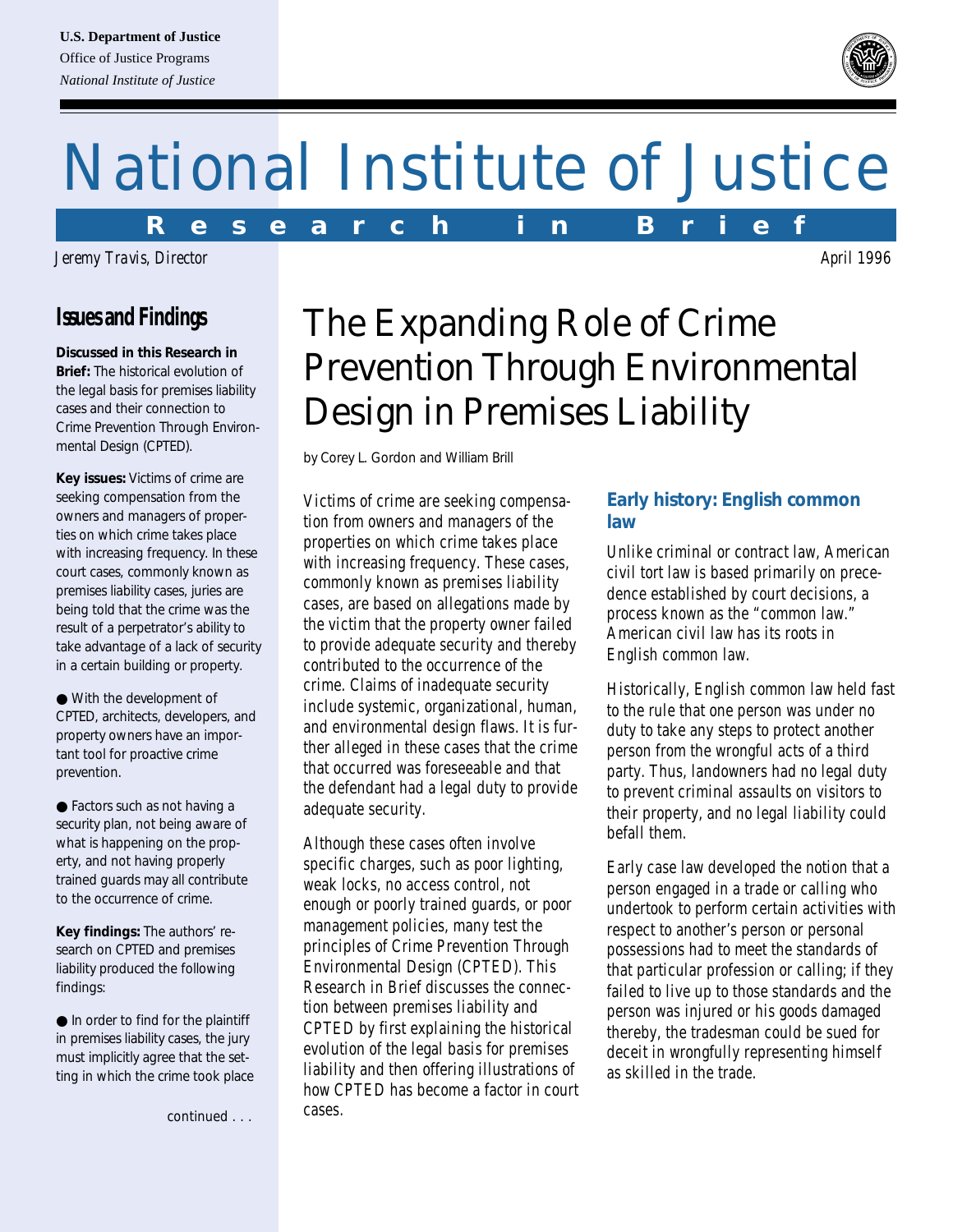# **Issues and Findings**

*continued . . .*

was critical and that had the property been designed or laid out differently and adequately guarded, the criminal would likely have been deterred or prevented from attacking.

● Courts use the "totality of the circumstances test" to determine whether security measures were inadequate and below generally accepted standards for a particular industry.

● The lack of prior similar crimes does not mean that a property owner should not take reasonable precautions to prevent crimes that most would agree should be reasonably foreseeable.

Therefore, property owners can expect to be subject to increasing litigation if they fail to take reasonable steps to make their property secure.

*Target audience:* Criminal justice professionals, property owners and managers, landlords, and tenants.

From this notion developed the concept of "special relationships," i.e., those relationships that created an expectation on the part of one person that another was undertaking to provide some degree of protection against the criminal acts of others. Two of the earliest special relationships were that of an innkeeper and a guest and a common carrier and its passengers.

In spite of these narrow exceptions, English common law clung tenaciously to the notion that the landowner was sacrosanct, and the general rule of nonliability, despite the special relationships exception, held sway for many decades.

## **Development of the American approach**

Early American case law developed an ancillary exception to the special relationships doctrine, that of assumed duty. Basically, an assumed duty arises when one who would otherwise not owe any legal duty to take acts to protect others from crime nevertheless voluntarily assumes to do so. That assumption can arise by expressed means, such as the assurance of an individual that he will provide for the safety of another, or can arise by conduct, such as the presence of security guards engaged to provide protection to customers.<sup>1</sup>

Similarly, American common law developed the notion that when one takes a person into custody or otherwise places a person in a situation in which that person could not provide for his own protection, then the one taking custody owes a duty to protect the other from harm, including the criminal acts of others. A typical example would be a hospital in which the patient is incapacitated. In this case, the hospital would have a legal duty to reasonably protect the patient from the criminal acts of others.

Despite these expanded exceptions, the general rule was still predominant in the United States that most property owners had no duty to protect against criminal acts. In this environment of nonliability, most property owners, architects, planners, and others responsible for the development of building projects were virtually never the subject of lawsuits in early American case law.

# **Expanding the special relationships concept**

In the middle part of the 20th century, courts began expanding the concept of special relationships to include virtually any business premises that invited others onto their property for business purposes. With the advent of business inviter-invitee special relationships, many more property owners became subject to liability for inadequate security. Restaurants, retail facilities, office buildings, service stations, and other businesses became possible responsible parties for harm caused by criminal acts.

Starting in 1970, American courts began to analogize the landlord-tenant relationship to that of the innkeeper-guest, one of the earliest special relationships. This was particularly so when problems arose in common areas over which a tenant had no control or in circumstances in which the rental agreement prohibited the tenant from taking security precautions such as installing deadbolt locks or other security devices. In the past 25 years, most American jurisdictions have, through case law, recognized the landlord-tenant relationship as a special relationships exception to the general rule of nonliability.

### **Foreseeability and the prior similar incidents rule**

At the same time that the special relationships concept was being expanded to include landlords and tenants, courts

**Maria Bar** 2 a di Kabupatén Ba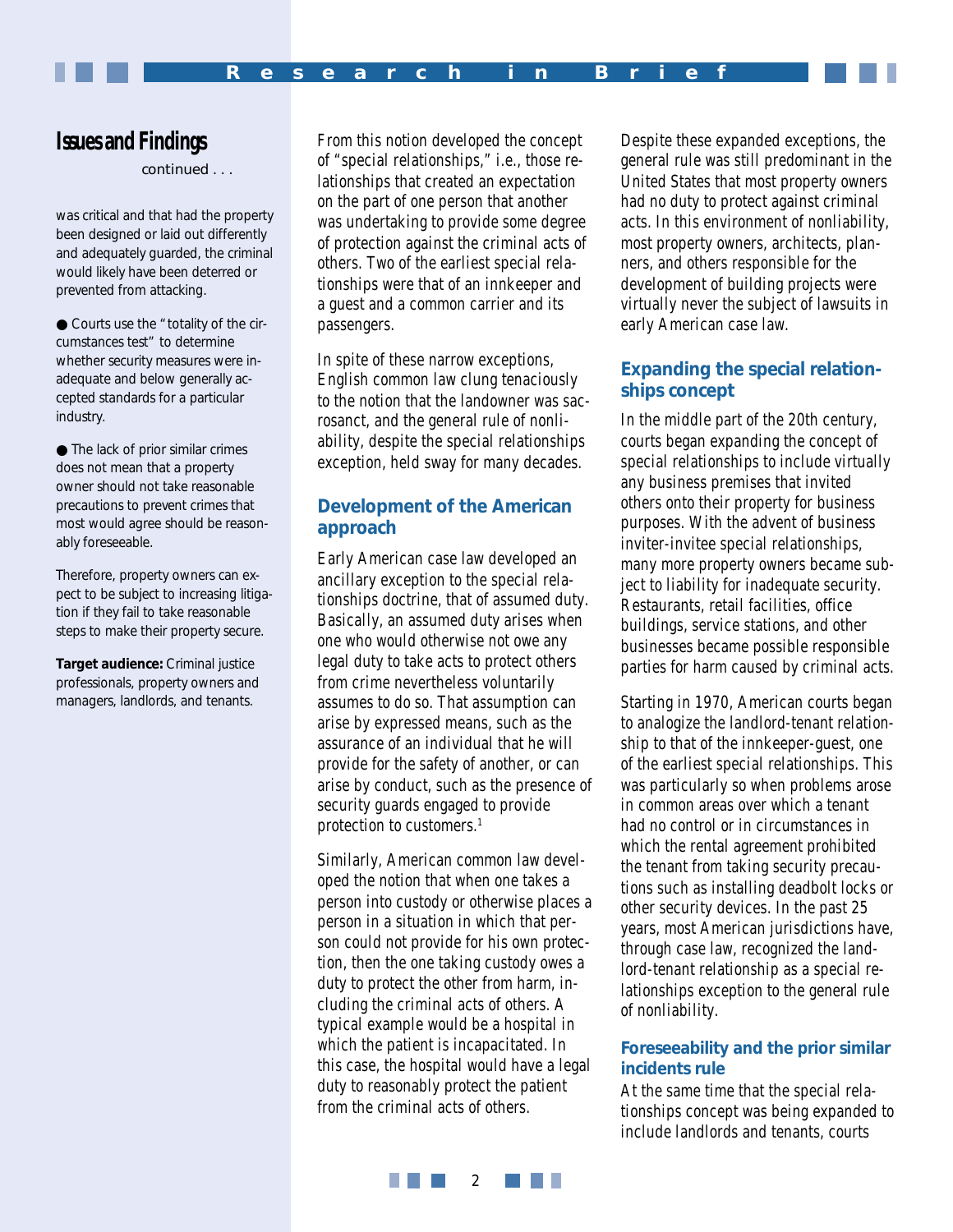were also creating significant defenses for the growing number of potential defendants. The most significant limitation on liability imposed by American case law was the concept of foreseeability, i.e., no property owner could be held liable for failing to take reasonable steps to prevent a crime unless that crime was foreseeable.

To eliminate the ambiguity of foreseeability and incorporate a standard that judges could automatically apply, early cases developed the notion that a crime was not foreseeable unless it had occurred at the particular premises before. This became known as the "prior similar incidents rule." If a plaintiff could not demonstrate that there had been a prior similar incident to the crime in question, the court would then rule, as a matter of law, that the crime was not foreseeable, and the case would be dismissed.

The use of the prior similar incidents rule, in an effort to achieve a standard, in reality simply created more diverse interpretations and decisions. The predictability and objectivity that had been expected to evolve from early cases proved to be elusive, and case law developed an almost incomprehensible patchwork of decisions. In addition, courts became highly critical of the concept at its core: As the Idaho Supreme Court noted, the prior similar incidents rule had the effect of being a "one free rape rule."2

#### **Totality of circumstances**

In the 1980's, courts began critically examining the prior similar incidents rule and, over the next decade, the majority of American jurisdictions abandoned it in favor of a "totality of the circumstances" test. In other words, although prior similar incidents would be one factor that a court would consider

in determining whether a crime was foreseeable, the court would look to other factors as well, such as the nature of the business, its surrounding locale, the lack of customary security precautions as an invitation to crime, and the experience of the particular landowner at other locations.

Property owners have been critical of the totality of the circumstances test because of their belief that it is an impossible standard, i.e., that any time a crime occurs, one can argue that the security was necessarily inadequate. What is often overlooked in the analysis, however, is that this test is not whether security was inadequate in any abstract sense, but whether the inadequacies were unreasonable and below generally accepted standards for a particular industry. Furthermore, the deficiency must have been a substantial contributing factor to the incident.

The lack of prior similar crimes does not render it impossible to take reasonable precautions to prevent crimes that most would agree were reasonably foreseeable. Crime prevention experts, for example, routinely develop proactive security plans for premises on which crime has not yet occurred, relying on all the circumstances to predict reasonably foreseeable crime and develop reasonable precautions against it. Therefore, if property owners take no such precautions, their good fortune in not having any prior crimes is not to their benefit when the first unfortunate victim brings a claim.

#### **CPTED: a new liability area?**

With the development of CPTED, architects, developers, and property owners have an important tool for proactive crime prevention. The developing body of CPTED concepts has done much to establish the reasonableness of certain crime prevention approaches and, thus, the unreasonableness of property owners who fail to take widely accepted steps. With the increase in the number of premises liability cases (see "Premises Liability Cases Are on the Rise"), CPTED has underscored the

# **Premises Liability Cases Are on the Rise**

he increase in the number of premises liability cases has two primary causes:

● Crime victims, in part due to the liberating nature of the victims rights movement, are now more likely to seek restitution for what has happened to them.

● Courts in most jurisdictions have become increasingly willing to let juries hear theories about the relationship between how properties are managed and designed and criminal behavior.

Juries are now being told by expert witnesses that crime is the result of a decisionmaking process that includes an assessment of the property by the perpetrator. Some properties—by virtue of their location, design and layout, and the way they are managed—are more appealing to criminals than others that are better designed and managed.

In these instances, in order to find for the plaintiff, the jury must implicitly agree that the setting in which the crime took place was critical and that had the property been designed or laid out differently, the criminal would likely have been deterred or prevented from attacking.

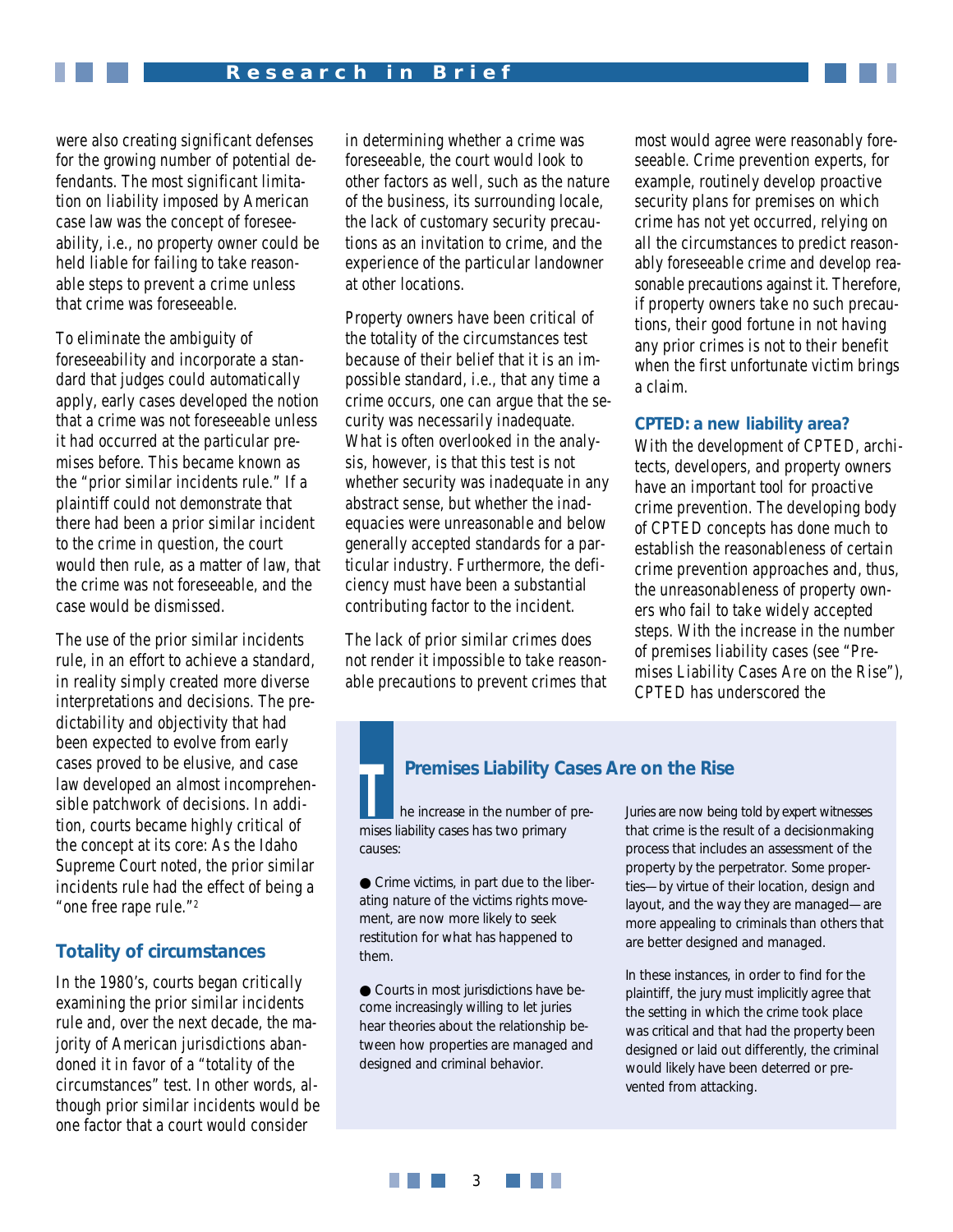effectiveness of adequate security design: Good security planning is highly effective in deterring crime, and poor security planning not only fails to prevent it, but actually acts as a crime magnet, thereby increasing the risk crime will occur on a given premises.

In this sense, CPTED has been useful in assisting plaintiffs in demonstrating the causation element, i.e., that not only was the defendant's conduct unreasonable but that had the defendant acted reasonably, it would have been a substantial factor in deterring the crime.

#### **Premises liability cases**

To illustrate the current legal climate as it relates to premises liability and CPTED, a discussion of three types of liability cases follows: convenience stores, shopping centers and malls, and apartment buildings.

**Convenience stores.** Convenience store crimes generally involve robberies of stores and customers and may include abductions and murder. Most cases involve allegations that the store's operation was flawed in several respects. The following case illustrates how deficiencies in staffing, training, and store layout combined in a premises liability suit.

The store, part of a small chain, was located in a quasi-residential area next to a park near a two-lane highway. The cashier station was located in the rear of the store, adjacent to a doorway that led to a rear storage room where there was a desk and a safe. Posters and advertisements covered the front windows, and the only outside lighting came from a street light across the road.

One night, two men recently released from a State prison held up the store. After forcing the cashier into the rear storage room and making her open the safe, they shot her. As the men were preparing to leave, two people entered the store; a female employee coming to work at the shift change and a young man coming in to make a purchase while his date and another couple waited in the car outside.

Seeing the two people enter, the gunman concealed his weapon behind his back and announced that the store was closed.

"It can't be," the employee replied. "I work here!" With that, the man revealed his gun, forced the woman and the young man to the rear of the store, and shot them dead.

Although the families of the two murdered employees could not sue the employer due to Workers Compensation, the father of the slain young man sued the store, charging that the store failed to provide adequate security due to the following factors:

● The cashier should not have been alone in such an isolated store.

● The counter was located in the rear of the store, which made it difficult for anyone outside to see what was happening within.

• The posters on the windows further isolated the cashier.

● There was no drop safe, which would have removed the incentive for the robbery.

● The second cashier's failure to recognize the threat when she was told by the gunman that the store was closed indicated a failure on the part of the

store owners to provide proper security training.

Several of these factors involved environmental design: the lighting, the posters, and the location of the cash register. In an interview, which was used as a basis for expert testimony, one of the perpetrators reported that he canvassed the area looking for the "right store" and that he had rejected several because they were brightly lit, the cashier's station was toward the front of the store, and there were no posters to interfere with the view from the parking lot.

This case did not go to trial; it was settled for a substantial sum after expert testimony was submitted in deposition. Its usefulness as an example lies in the fact that the criminals acknowledged the importance of environmental design in deciding to strike at this particular store.

**Shopping centers and malls.** In premises liability cases involving shopping centers and malls, environmental design is relevant in several ways. First, there is the design of the malls themselves and the image they project of being modern fortresses—organized, controlled, and protected from wind and rain. To a shopper, this can mean a promise of safety, a place where one can relax and not be on guard.

Criminals recognize the opportunity malls present in terms of available cash and merchandise, both from the customers and the retailers. CPTED is critical to how retailers protect their merchandise and protect their customers from becoming victims of crime.

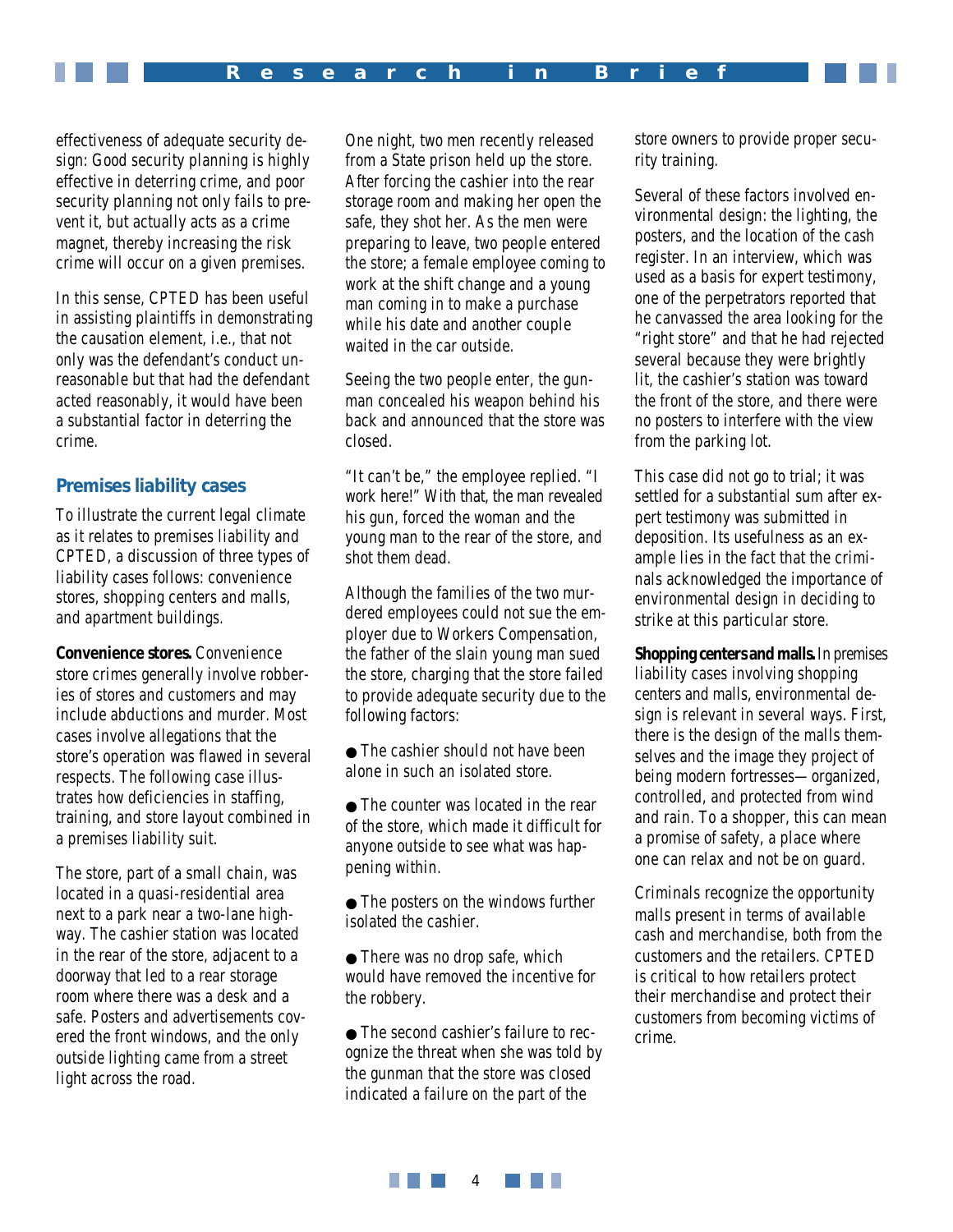For example, a large regional shopping mall, with over 1.2 million square feet, had grown over the years from its original small, rectangular structure. Various asymmetrical sections had been built out into the parking lot; as a result, security guards could only see a small portion of the lot at any given time because sight lines were obstructed by the various expansions. In addition, as is customary in large shopping centers, most of the walls were solid, preventing shoppers and store employees from being able to view the parking lot. This is known as the "fortress effect," which limits the ability of people inside the mall to perform natural surveillance.

In addition to these physical characteristics, the lighting system at the mall had not been upgraded in some sections of the parking lot since the mall was first built in the late 1960's. As a result, the light poles in some areas were shorter than in other areas, and the fixtures in place employed an older, now-discontinued type of lowpressure sodium lighting. In addition to being essentially monochromatic, low-pressure sodium lights degrade very quickly, losing as much as 75 percent of their lighting ability in the first 25 percent of their life cycle.

One winter evening, two young women were abducted at gunpoint from one of the sections of the parking lot that had not had its lighting upgraded. At the time of the incident, several of the lights in the area were burned out and the remaining lights had been in place for a long time, resulting in substantially degraded lighting output. As a result, many sections of the parking lot had lighting below the recommended minimums of the Illuminating Engineering Society of North America, in-

cluding some areas where the lighting was below the minimum amount needed for human beings to discern movement or objects. All of these environmental design factors were alleged by the plaintiffs to have contributed to the perpetrator's selection of that particular location to commit his crime. (See "Dim Lights and Liability" for another example of lighting and legal issues.)

Another premises liability case involved a woman who was attacked while opening the trunk of her car in a mall garage by three girls with baseball bats. Case investigation revealed that the assailants had been parked nearby for over one-half hour. Their car had been parked with the front pointing outward for improved observation of shoppers returning to their cars. It was also discovered that earlier in the day, the assailants had been chased from another mall by a guard who questioned them about their suspicious behavior.

The mall's security program had several deficiencies that contributed to the event and caused this case to be settled before trial. The mall's recordkeeping was inadequate, and it was established that mall management was unaware of the level of criminal activity on its premises. It was also established that management could not verify guard compliance to assigned patrols.

In general, mall cases in which juries find for the victim usually involve a combination of deficiencies that include inadequacies in the security guard service and mall policies as well as in design and environmental issues.

**Apartment buildings.** A common premises liability case in an apartment

# **Dim Lights and Liability**

woman employed in a shopping **A**<br> **A** woman employed in a shopping<br> **A** mall departed after store closing. When she arrived at work, the parking lot was crowded; as a result she parked along the perimeter of the lot. When she left work, the parking lot was mostly empty, and as she reached her isolated car, she was dragged into it and raped.

An analysis of this case demonstrated that the lighting was dimmer where her car was parked than in more central parts of the lot and that the route her assailant used to escape led to an unlit field. It was also determined that the security guards made no special provisions to protect employees they knew would be leaving late and crossing relatively vacant parking surfaces.

complex involves the rape of a woman by an intruder. Although the complaint may allege deficiencies in the guard service or management policy, environmental factors are usually at the center of these cases.

Typical allegations in these cases involve charges that the lighting was poor, the perimeter of the property was unsecured, access was uncontrolled, and the locking systems were inadequate. Sometimes a specific deficiency will dominate the case. A sliding glass door, for example, that the intruder was able to lift off the track, pry open, or bend easily so it could be opened; an apartment door that did not have a deadbolt lock on it; or a laundry room, located in an isolated part of the building that a victim was either trapped in or dragged into, are common deficiencies that are central to many cases.

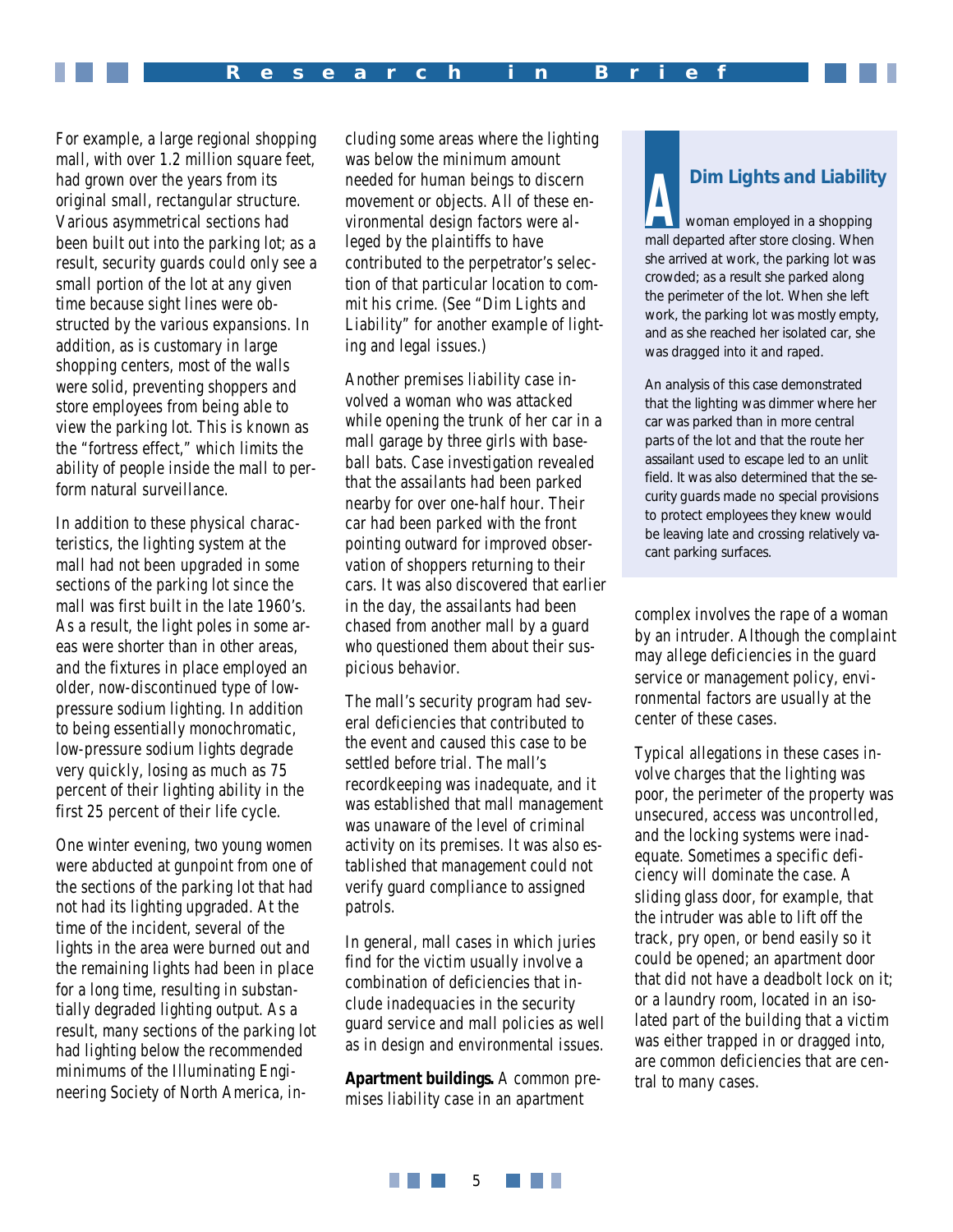These cases also involve testimony concerning the evaluation of the environment by the perpetrator, a necessary element to any case because of the need for the jury to rule on the legal issue of proximate cause, i.e., to what extent the security deficiencies contributed to the criminal's decision to attack. In order for a jury to find for a crime victim, it must conclude that the property owner failed to provide reasonable adequate security and that this failure contributed to the victim's injury.

The plaintiff will present basic CPTED concepts to make his or her case, arguing that the setting played a major role in the crime. Through sketches, designs, and photographs, the jury will be invited to see the property as the criminal viewed it. For example, did the property look well maintained? Did it look defended, or was access easy? Could the perpetrator enter unchallenged? Was space defined on the property? Did it present psychological barriers that had to be crossed or was the space ill-defined, anonymous? How difficult was it to approach private space such as windows, patios, and back doors unobserved?

In this kind of presentation, jurors are briefed on some of the principles of environmental design. They are told that design influences behavior; they are provided examples of how design shapes everyday behavior—from the design of their homes to the design of churches, shopping centers, even courtrooms. Finally, jurors are asked the ultimate question: To what extent did the environment contribute to the crime, and what could the landlord or building owner have done from a design standpoint that would have been both reasonable and effective in deterring or preventing the crime?

#### **The future**

Property owners can expect to be the subject of increasing litigation if they fail to take reasonable steps to prevent crime from occurring on their premises. (See "Premises Liability and CPTED.")

It is critical to understand that there is a decisionmaking process that a criminal undertakes in evaluating the degree to which a property is vulnerable from a design perspective. Whether these inadequacies are unreasonable and below generally accepted standards for a particular industry will determine the extent of premises liability for those responsible.

With the available tools developed through the study of CPTED, property owners who avail themselves of proactive design will both reduce the likelihood that crime will occur on their premises and, in the event that it does, will provide a strong defense of reasonable conduct. Conversely, property owners who ignore these design principles and fail to take reasonable steps to prevent crime can expect their property to be the site of crime and their negligence to prompt adverse jury verdicts in resultant litigation.

#### **Notes**

<sup>1</sup> In this regard, assumed duties are similar to duties that arise by contract; i.e., even when no legal duty is owed, one can contract with another to provide certain services that then creates a duty to perform these services with reasonable care. For example, an apartment may by contract agree to provide 24-hour security. If it fails to do so and a crime is committed, its breach of its contractual obligation can serve as the basis for a claim even if the jurisdiction did not obligate apart-

# **Premises Liability and CPTED**

**P**<br>
remises liability cases offer in-<br>
sights into the application of CPTED: remises liability cases offer in-

● It is apparent that judges and juries can appreciate the logic of CPTED and decide in specific cases that the way properties are designed can influence criminal behavior.

● Design is usually not a singular cause. Invariably, several factors contributed to the crime: not having a security plan, not being aware of what is happening on the property, not having enough guards, or not having guards that are properly recruited and trained. In other words, the crime was driven by a variety of factors, design being one of them.

ments to provide security. However, the mere breach of the contract does not necessarily lead to liability because there still must be proof that the breach was a legal cause of the incident. Questions of causation are generally analyzed under tort principles. Thus, there is little practical distinction between a breach of contract claim and violation of an assumed duty claim in this area.

<sup>2</sup>*Sharp* v. *W.H. Moore, Inc.*, 188 Idaho 297, 796 P.2d 506 (1990).

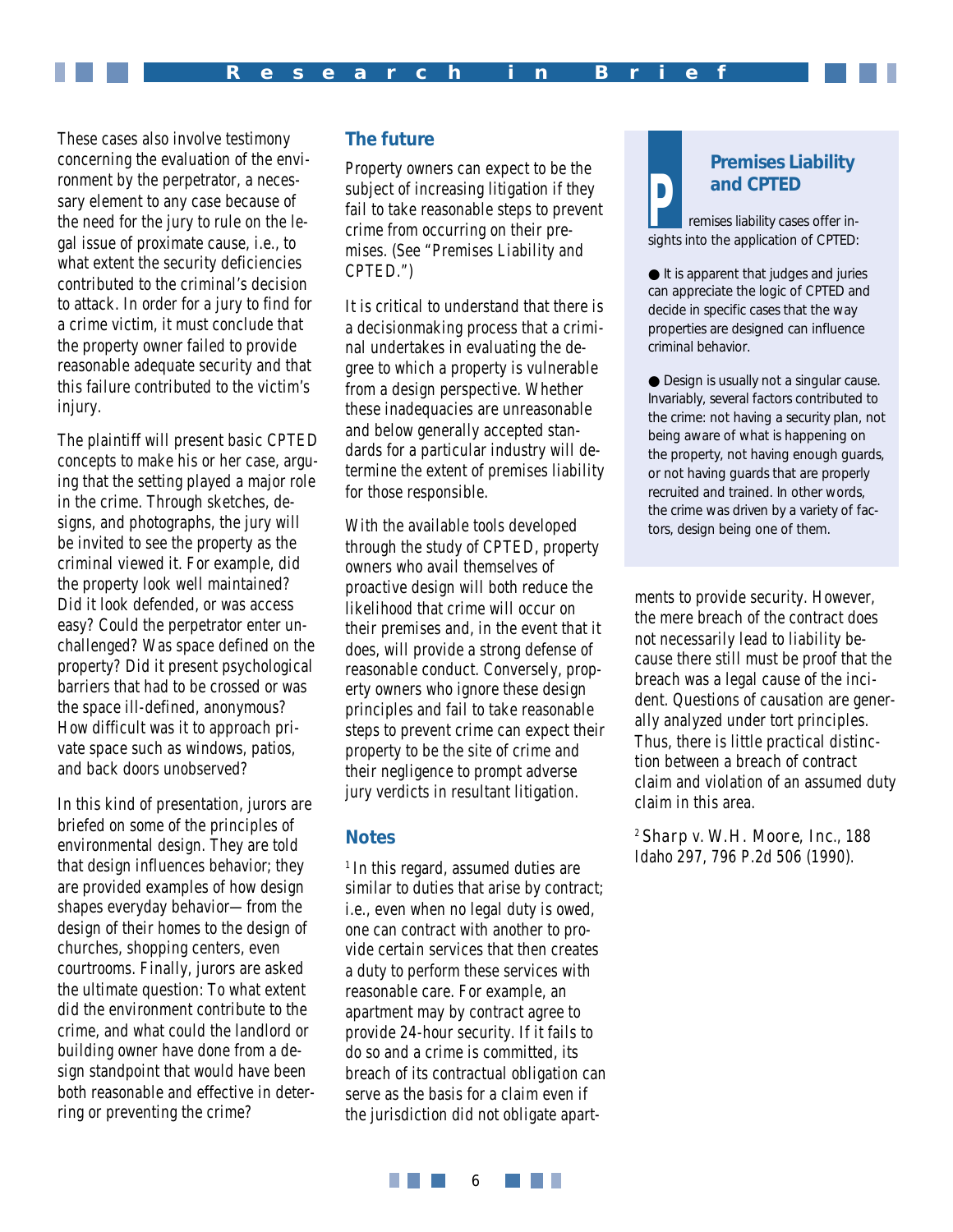Corey L. Gordon is a partner in the Mass Tort Department of the national law firm of Robins, Kaplan, Miller & Ciresi. Since 1973, William Brill, Ph.D., has headed William Brill Associates, Inc., a research and planning firm that provides security planning and analysis services to government agencies and private corporations.

This report was supported in part by grant 91– IJ–CX–KO22 from the National Institute of Justice to the American Institute of Architects. Findings and conclusions of the research reported here are those of the authors and do not necessarily reflect the official position or policies of the U.S. Department of Justice.

*The National Institute of Justice is a component of the Office of Justice Programs, which also includes the Bureau of Justice Assistance, Bureau of Justice Statistics, Office of Juvenile Justice and Delinquency Prevention, and the Office for Victims of Crime.*

**NCJ 157309**

#### **Selected NIJ Publications About Crime Prevention Through Environmental Design**

Listed below are some recent NIJ publications related to issues of crime prevention through environmental design. These publications are free, except as indicated, and can be obtained from the National Criminal Justice Reference Service: telephone 800–851–3420, or e-mail askncjrs@ncjrs.aspensys.com, or write to NCJRS, Box 6000, Rockville, MD 20849–6000.

These documents can also be downloaded through the NCJRS Bulletin Board System or at the NCJRS Anonymous FTP site in ASCII or graphic formats. They can be viewed online at the Justice Information Center World Wide Web site. Call NCJRS for more information.

Please note that when free publications are out of stock, they are available as photocopies or through interlibrary loan.

Smith, Mary S., *Crime Prevention Through Environmental Design in Parking Facilities*, Research in Action, 1995, NCJ 157310.

Taylor, Ralph B., and Adele V. Harrell, *Physical Environment and Crime*, Research Report, 1995, NCJ 157311.

#### **Other NIJ Publications on Crime Prevention**

*Evaluation of Violence Prevention Programs in Middle Schools*, Update, 1995, FS0000094.

Fein, Robert A., Ph.D., Bryan Vossekuil, and Gwen A. Holden, *Threat Assessment: An Approach to Prevent Targeted Violence*, Research in Action, 1995, NCJ 155000.

Harrell, Adele, Ph.D., *Intervening with High-Risk Youth: Preliminary Findings from the Children-at-Risk Program*, VHS videotape, 1995, NCJ 153270, U.S. \$19 (\$24 in Canada and other foreign countries).

Kellerman, Arthur L., M.D., M.P.H., *Understanding and Preventing Violence: A Public Health Perspective*, VHS videotape, 1994, NCJ 152238, U.S. \$19 (\$24 in Canada and other foreign countries).

Partnerships Against Violence (PAVNET), a coalition of six Federal agencies, a two-volume directory of approximately 600 anti-violence promising programs, 200 information and technical assistance sources, and about 125 funding sources. Items and costs, including postage and handling, are:

WordPerfect or ASCII diskettes with the data updated as of February 29, 1996, and "Read Me" files with instructions on searching for data. The cost for either the WordPerfect diskette (NCJ 160046) or the ASCII diskette (NCJ 160045) is U.S. \$16, Canada and other countries \$21.

Partnerships Against Violence, *Online User's Guide*, NIJ's User's Guide to anti-violence programs on the Internet, 1994, NCJ 15207.